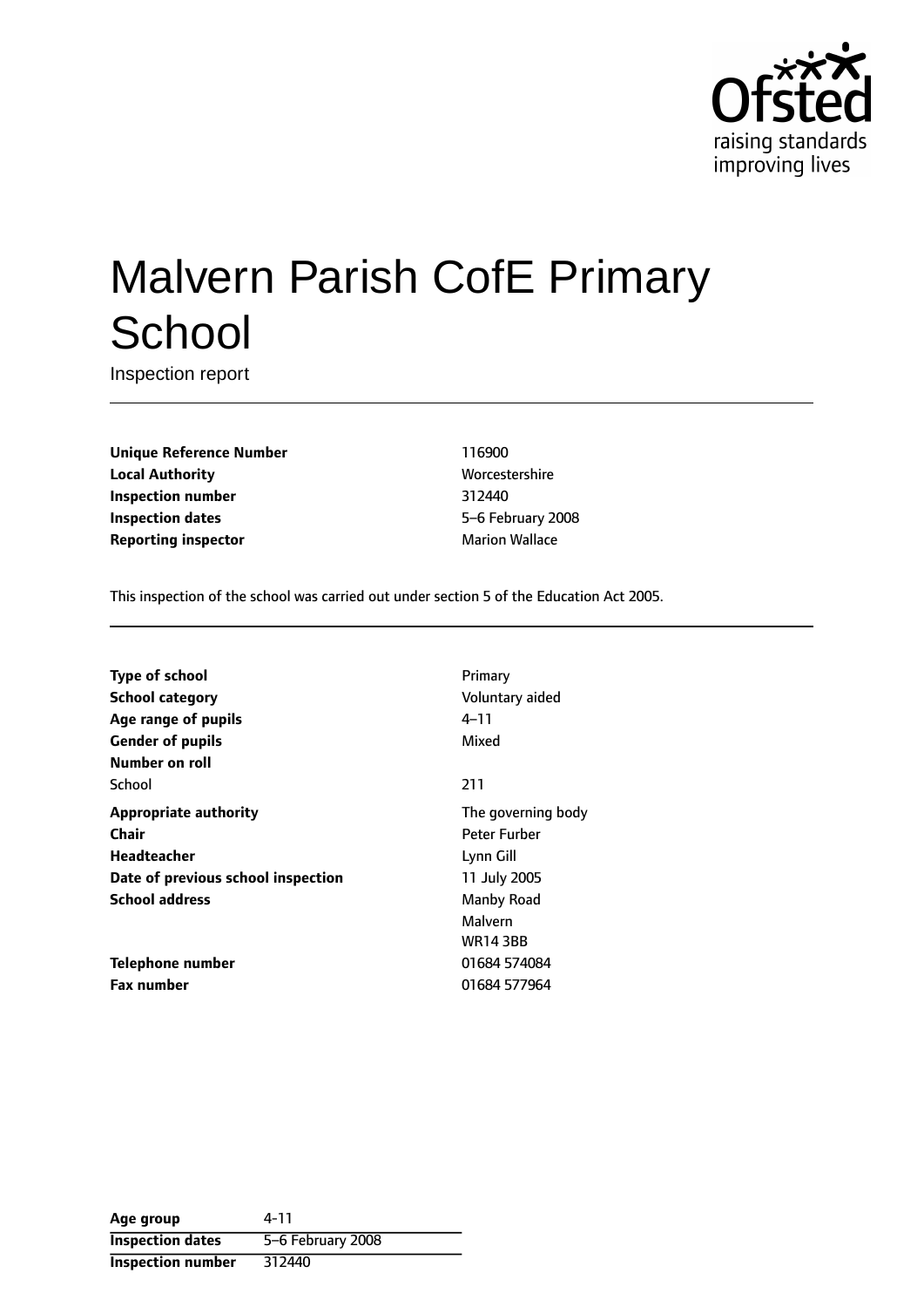.

© Crown copyright 2008

#### Website: www.ofsted.gov.uk

This document may be reproduced in whole or in part for non-commercial educational purposes, provided that the information quoted is reproduced without adaptation and the source and date of publication are stated.

Further copies of this report are obtainable from the school. Under the Education Act 2005, the school must provide a copy of this report free of charge to certain categories of people. A charge not exceeding the full cost of reproduction may be made for any other copies supplied.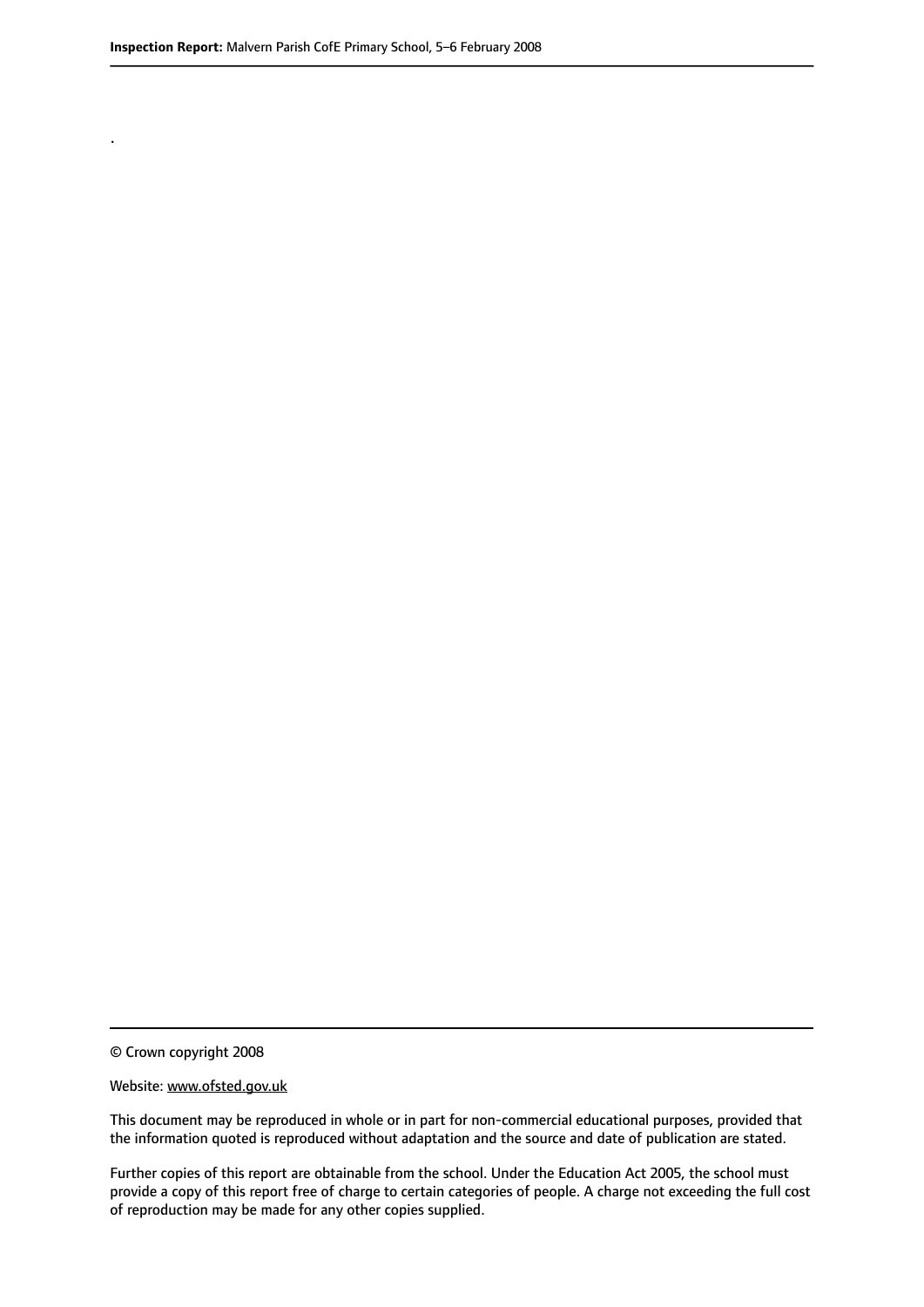# **Introduction**

The inspection was carried out by two Additional Inspectors.

# **Description of the school**

The vast majority of pupils are from White British backgrounds. The percentage of pupils with learning difficulties and/or disabilities is well below average as is the proportion of pupils entitled to free school meals. Most children have attended Nursery or pre-school before they enter the Reception class. When children enter the Reception class, their levels of skills and knowledge are above those expected for children of their age.

# **Key for inspection grades**

| Outstanding  |
|--------------|
| Good         |
| Satisfactory |
| Inadequate   |
|              |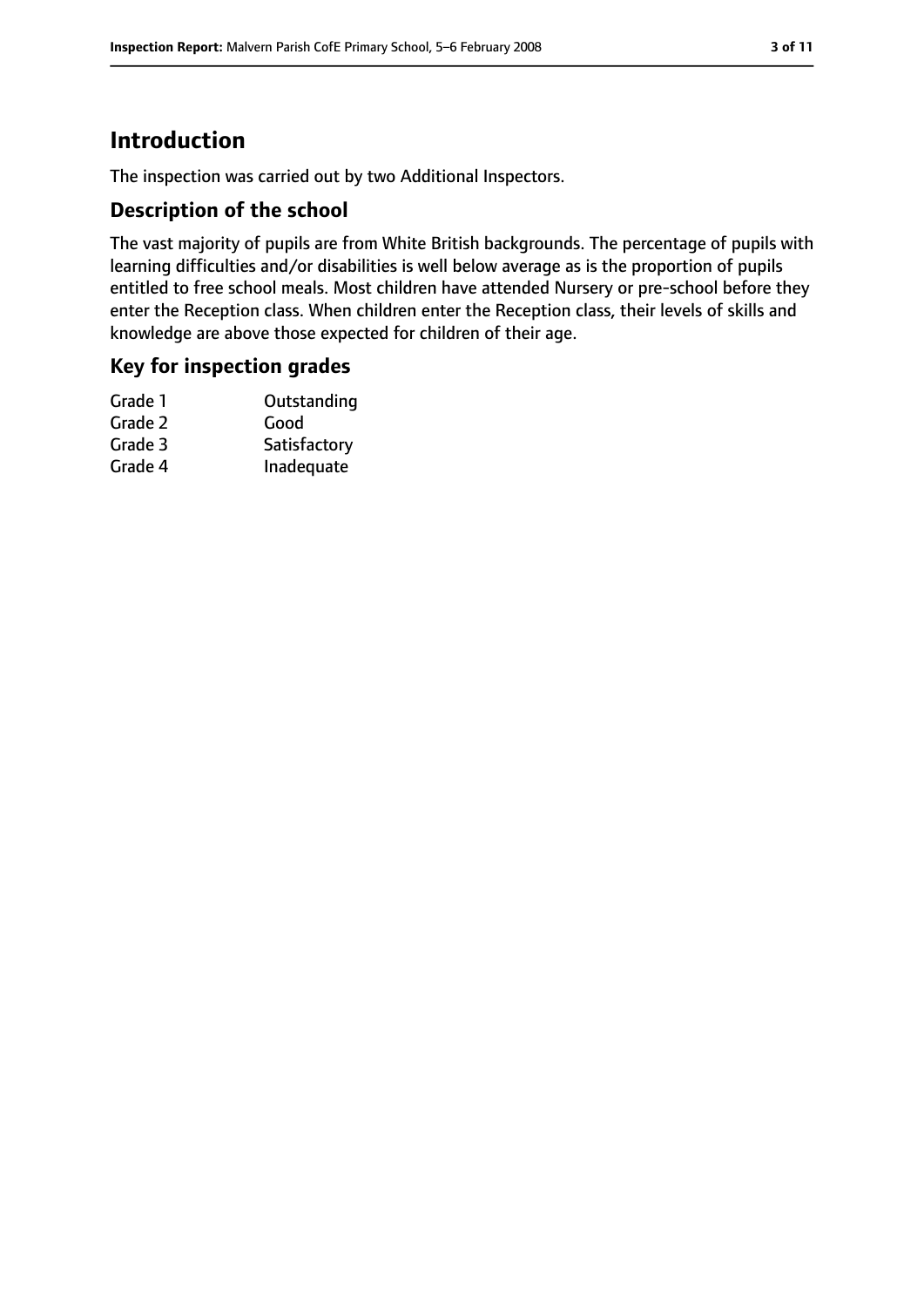# **Overall effectiveness of the school**

#### **Grade: 2**

Malvern Parish is a good school that is popular with pupils and parents. One parent summed up the views of many saying, ' The caring culture throughout the school encourages children to look out for each other and to do well because they enjoy all that the school has to offer.'

From Reception to the end of Year 2, pupils experience consistently good teaching and, consequently, the majority of pupils attain standards that are well above average. Their achievement is good. Pupils continue to make good progress in Years 3 to 6, reflecting good teaching. High quality support from teaching assistants and voluntary helpers contributes significantly to the good progress. Throughout the school, assessment, target setting and marking are adequate. However, they are not always used consistently well to ensure teachers plan work at the correct level and helps pupils to improve their work.

In Key Stage 2, standards in reading, mathematics and science are well above average and pupils' achievement is good. Standards in writing in Year 6 are not as high because writing skills have not been sufficiently developed in the past. Strategies to tackle this are proving effective and standards are improving. The majority of pupils in Year 6 are on course to attain standards that are well above average in English, mathematics and science by the end of the year. Gifted and talented pupils make good progress, as do those pupils who have learning difficulties and/or disabilities. Preparation for future economic well-being is good, since pupils develop good personal qualities and make good progressin acquiring key literacy and numeracy skills.

Pupils' personal development, and their spiritual, moral, social and cultural development, are good. Relationships are strong and, consequently, attitudes are positive and behaviour excellent. The learning environment is stimulating. Pupils know how to stay safe and healthy, and participate enthusiastically in the many opportunities for sport. They develop excellent social skills through the many opportunities to work with each other. Pupils make a good contribution to their school and local community and they know the school council will respond to their views. They are increasingly aware of the needs of people in other countries, such as those in Africa, because this cultural awareness is a strong focus throughout the school.

Pupils are well cared for and procedures to track pupils' academic progress are satisfactory. The curriculum is stimulating and provides many enrichment opportunities such as Africa week and theme days. There was a real buzz of enthusiasm in the after school computer club as pupils worked together on their rain forest project. The good leadership of the headteacher has successfully improved the learning environment. Senior leaders have an accurate understanding of the school's strengths and areas for development. The school has made good progress since the last inspection and has good capacity for further improvement.

## **Effectiveness of the Foundation Stage**

#### **Grade: 2**

The overall effectiveness of the Foundation Stage is good. Parents agree, with one stating, 'The happy environment is very calm but warm; firm but fun.' Children develop confidence because they enjoy the learning environment. Behaviour is good. Children make good progress in all areas of learning and most enter Year 1 with skills that are above the expected levels. Purposeful activities engage and interest the children and effectively cover all areas of learning. In the 'Forest school,' children are encouraged to take responsibility, organise themselves and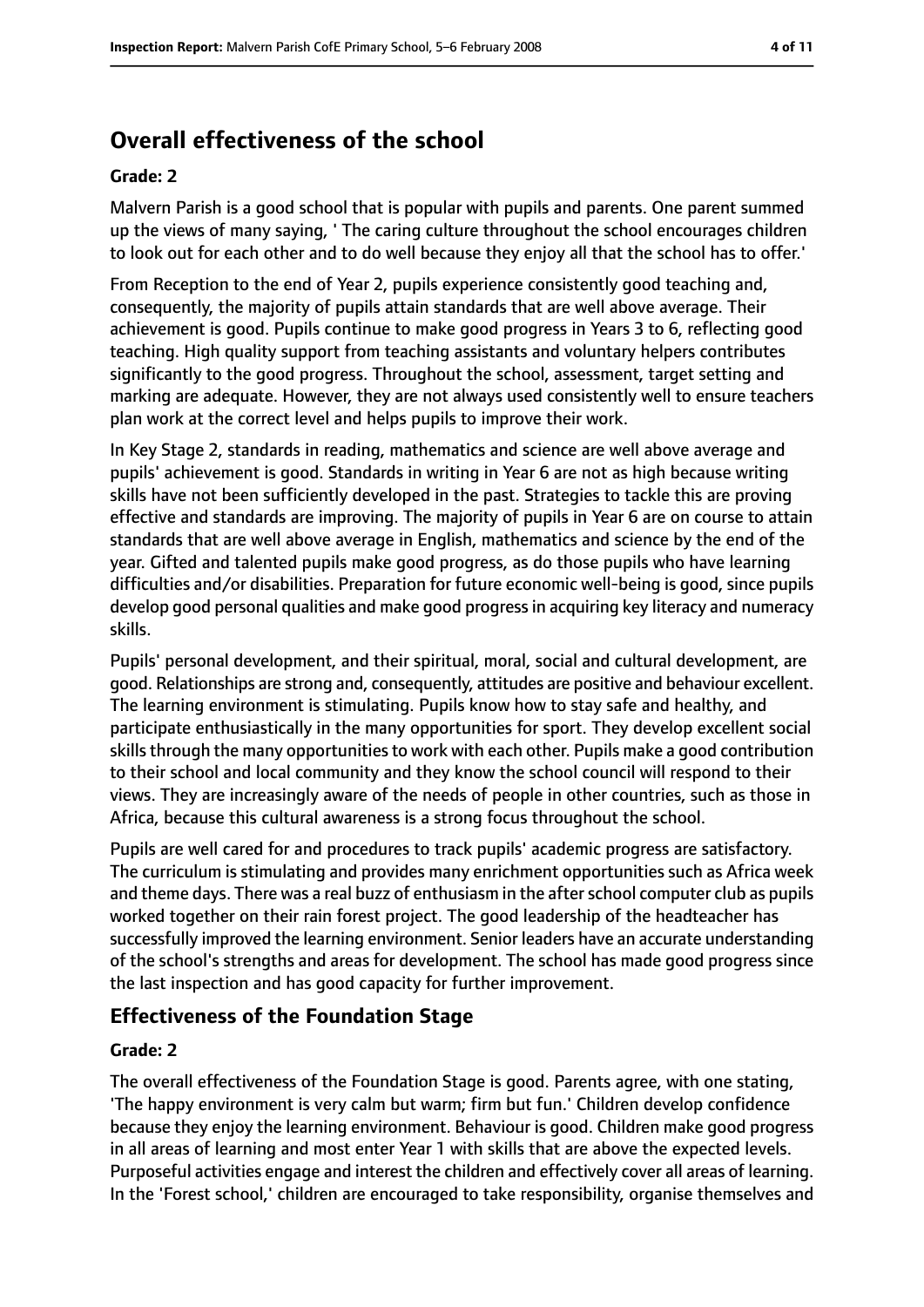others, and learn new skills. For example, during the inspection they learned how to use twigs to make crosses for Ash Wednesday. Adults use questions well to develop children's thinking, language and numeracy skills. Planning, however, does not always reflect how activities are matched to children's ability. The coordinator manages the Foundation Stage well and sets clear direction for developments.

### **What the school should do to improve further**

- Improve standards of writing at Key Stage 2, and ensure pupils use their writing skills in all subjects.
- Ensure the consistent use of assessment, target setting and marking across the school.

# **Achievement and standards**

#### **Grade: 2**

Pupils make good progress and reach standards that are well above average in Years 1 and 2 in reading, writing, mathematics and science. In 2007, pupils exceeded their targets in national tests at the expected and higher levels in reading, mathematics and science. More able pupils made less progress in writing. Inspection evidence and the school's own tracking systems indicate significant improvement in writing this year. Pupils enjoy writing and use description very well to make the writing interesting. One pupil wrote 'Icy, cold, dark blue, crystal eyes,' when describing Coldilocks. Challenging and stimulating tasks, and consistently high expectations contribute to this good achievement.

Pupils at Key Stage 2 are on course to reach their targets in English, mathematics and science. Writing is the weaker aspect. This is due to a legacy of weak teaching in the past and, consequently, standards of handwriting, spelling and presentation are variable. Pupils are however, enthusiastic readers and they choose words imaginatively to create interesting writing for different audiences. In 2007, national tests results dipped in science and writing. The school is aware of this and effective measures have been put in place to redress the decline. The school's tracking system indicates good progress this year. Pupils with learning difficulties and/or disabilities make good progress because of the quality of support they receive.

# **Personal development and well-being**

#### **Grade: 2**

Pupils enjoy school and are keen to join in all activities. Their good attitudes to learning are a significant strength, leading to good standards across a broad range of subjects. Attendance is good. Pupils work at a good pace and tackle difficult tasks on their own without the need for close supervision. Their collaboration with others is often outstanding. Pupils show concern for the well-being of others and appreciate 'the buddy bench'. They behave responsibly and safely in lessons and around school. Pupils' understanding of other cultures has improved and is now good. Their economic understanding is well developed, for instance through opportunities to take the initiative in charitable fund raising. Pupils' understand the benefits of physical exercise but their understanding of healthy eating is only satisfactory. They willingly take on duties that involve them in the life of the school and local community. Pupils throughout the school take on significant responsibilities as playground leaders and house captains.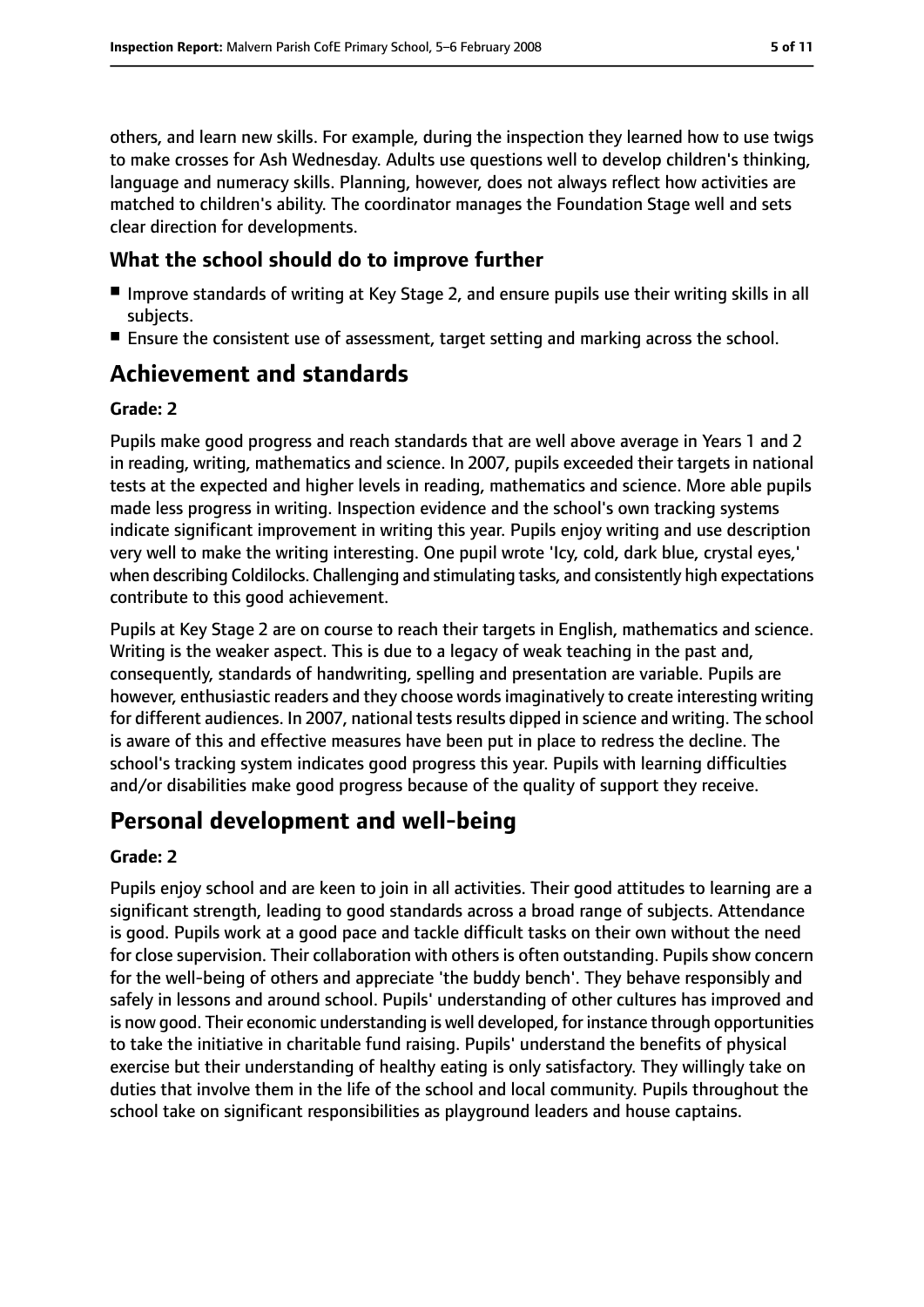# **Quality of provision**

# **Teaching and learning**

#### **Grade: 2**

Lessons are calm and orderly and generally provide a good level of challenge for pupils. Tasks are usually well matched to pupils' ability, expectations are clear and pupils are challenged to collaborate and to discuss their work. Relationships are warm and supportive and lessons have pace, interest and variety, so pupils make good progress. Most activities are interesting and pupils think that learning is fun. Planning is good and lessons have a clear focus. A strength across the school is the contribution made to pupils' learning by teaching assistants. They are very well deployed and work effectively with pupils. Electronic whiteboards are used well to engage pupils' attention and to consolidate learning. The use of assessment, target setting and marking is satisfactory but inconsistent across the school.

## **Curriculum and other activities**

#### **Grade: 2**

The curriculum is interesting and pupils are keen to find out about new things. Curriculum planning is good and generally well matched to pupils' abilities. Pupils from Year 3 onwards are taught French as an additional subject. Links between subjects have been strengthened through a programme of topics. This has led to some impressive work such as the Year 4 illustrated stories about African animals and the Year 2 animated films. However, not enough attention is given to developing the range and quality of pupils' writing through other subjects. Information and communication technology is used well to enhance learning in other subjects. Curriculum enrichment is good and covers a wide range of interests. Educational visits, activity days and involvement in sports and arts events give all pupils exciting opportunities to learn from first-hand experiences. There is a good range of out-of-school clubs and they are well attended and have a positive impact on standards.

## **Care, guidance and support**

#### **Grade: 2**

The strong family atmosphere of the school is a strength. Relationships are good and, as a result, pupils feel safe and valued. Pupils' welfare and safeguarding procedures are robust. Good care is taken to support pupils with learning difficulties and/or disabilities. Their needs are assessed and information is used well to set clear targets for their development and they are given strong encouragement to succeed. Outside agencies provide good specialist support where needed. Academic quidance is satisfactory. Pupils' progress is monitored through regular assessments, and generally, the information is used effectively to set appropriate work for pupils at different ability levels. The school has begun to set targets for individuals though the practice is not consistent. Not enough use is made of marking to show pupils how to improve their work.

# **Leadership and management**

#### **Grade: 2**

The headteacher and new senior managers work well together and lead with a clear sense of purpose and vision to raise achievement and improve provision. Subject coordinators are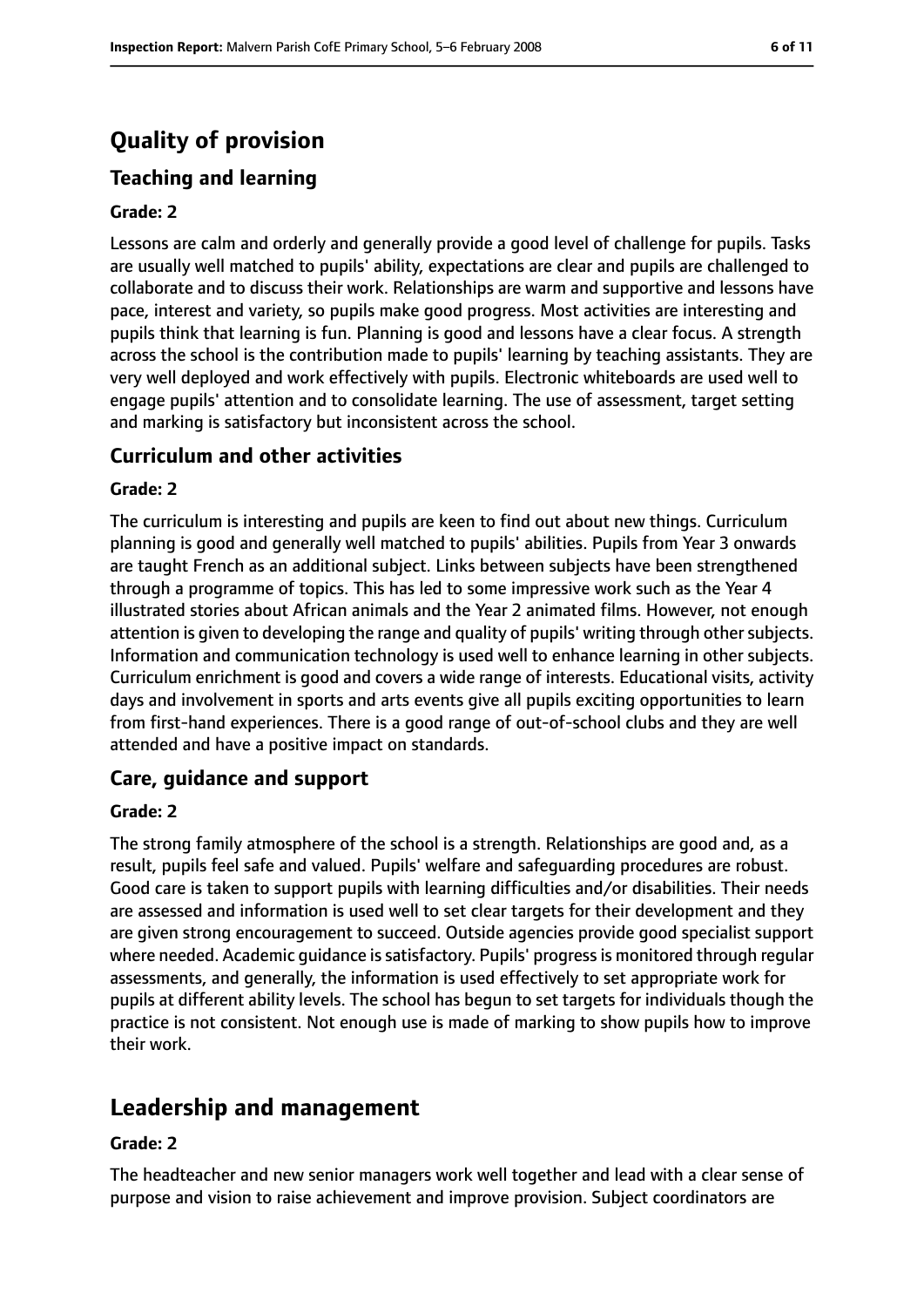enthusiastic and have a clear plan to improve their subject areas. All staff contribute to the well considered plans for school improvement. These are informed by a clear review of all aspects of the school's work. The use of assessment procedures, tracking and target setting to raise standards is satisfactory. Any dips, such as that in science at Key Stage 2 in 2007 and the standard of writing for more able pupils at Key Stage 1, are identified and measures put in place. A stronger focus on writing is leading to improvements. Monitoring is regular and used well to identify areas for improvement. The governors have a good view of the school's strengths and weaknesses and this enables them to make a positive contribution in supporting and challenging the school. Relationships between staff and governors are good.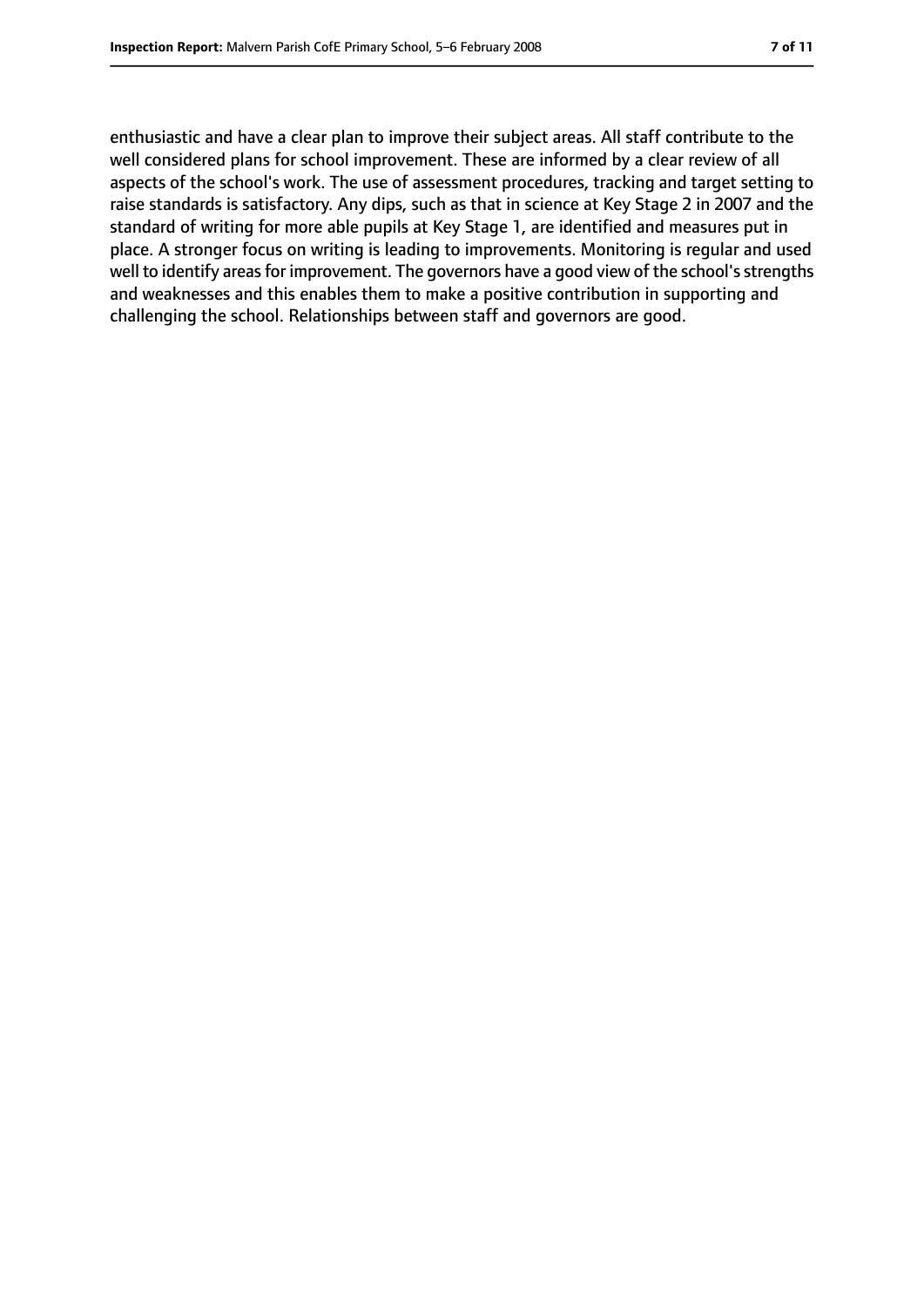**Any complaints about the inspection or the report should be made following the procedures set out in the guidance 'Complaints about school inspection', which is available from Ofsted's website: www.ofsted.gov.uk.**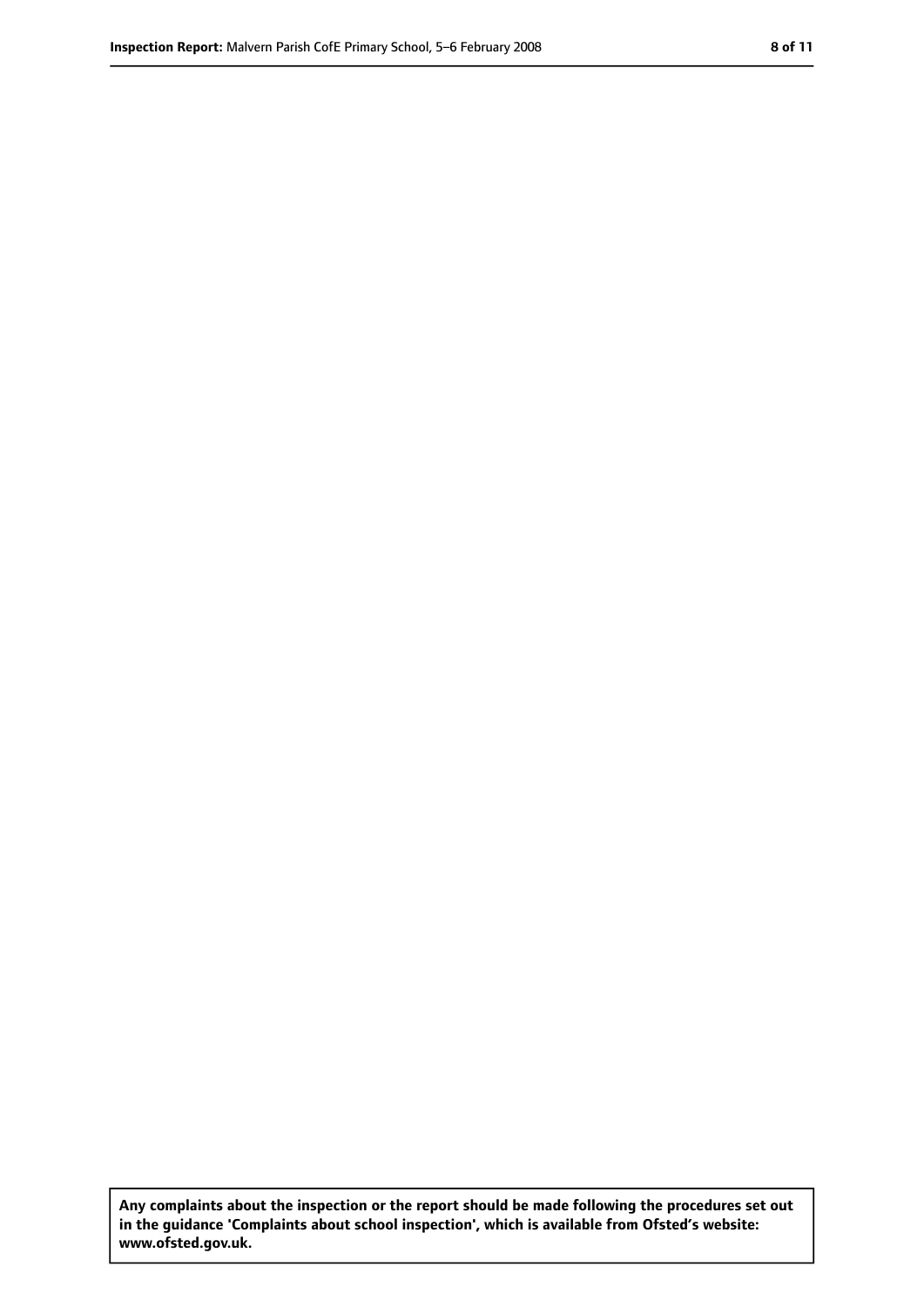# **Inspection judgements**

| $\dot{~}$ Key to judgements: grade 1 is outstanding, grade 2 good, grade 3 satisfactory, and | <b>School</b>  |
|----------------------------------------------------------------------------------------------|----------------|
| arade 4 inadequate                                                                           | <b>Overall</b> |

# **Overall effectiveness**

| How effective, efficient and inclusive is the provision of education, integrated<br>care and any extended services in meeting the needs of learners? |     |
|------------------------------------------------------------------------------------------------------------------------------------------------------|-----|
| Effective steps have been taken to promote improvement since the last<br>inspection                                                                  | Yes |
| How well does the school work in partnership with others to promote learners'<br>well-being?                                                         |     |
| The effectiveness of the Foundation Stage                                                                                                            |     |
| The capacity to make any necessary improvements                                                                                                      |     |

## **Achievement and standards**

| How well do learners achieve?                                                                               |  |
|-------------------------------------------------------------------------------------------------------------|--|
| The standards <sup>1</sup> reached by learners                                                              |  |
| How well learners make progress, taking account of any significant variations between<br>groups of learners |  |
| How well learners with learning difficulties and disabilities make progress                                 |  |

# **Personal development and well-being**

| How good is the overall personal development and well-being of the<br>learners?                                  |  |
|------------------------------------------------------------------------------------------------------------------|--|
| The extent of learners' spiritual, moral, social and cultural development                                        |  |
| The extent to which learners adopt healthy lifestyles                                                            |  |
| The extent to which learners adopt safe practices                                                                |  |
| How well learners enjoy their education                                                                          |  |
| The attendance of learners                                                                                       |  |
| The behaviour of learners                                                                                        |  |
| The extent to which learners make a positive contribution to the community                                       |  |
| How well learners develop workplace and other skills that will contribute to<br>their future economic well-being |  |

# **The quality of provision**

| How effective are teaching and learning in meeting the full range of the<br>learners' needs?          |  |
|-------------------------------------------------------------------------------------------------------|--|
| How well do the curriculum and other activities meet the range of needs<br>and interests of learners? |  |
| How well are learners cared for, guided and supported?                                                |  |

#### **Annex A**

 $^1$  Grade 1 - Exceptionally and consistently high; Grade 2 - Generally above average with none significantly below average; Grade 3 - Broadly average to below average; Grade 4 - Exceptionally low.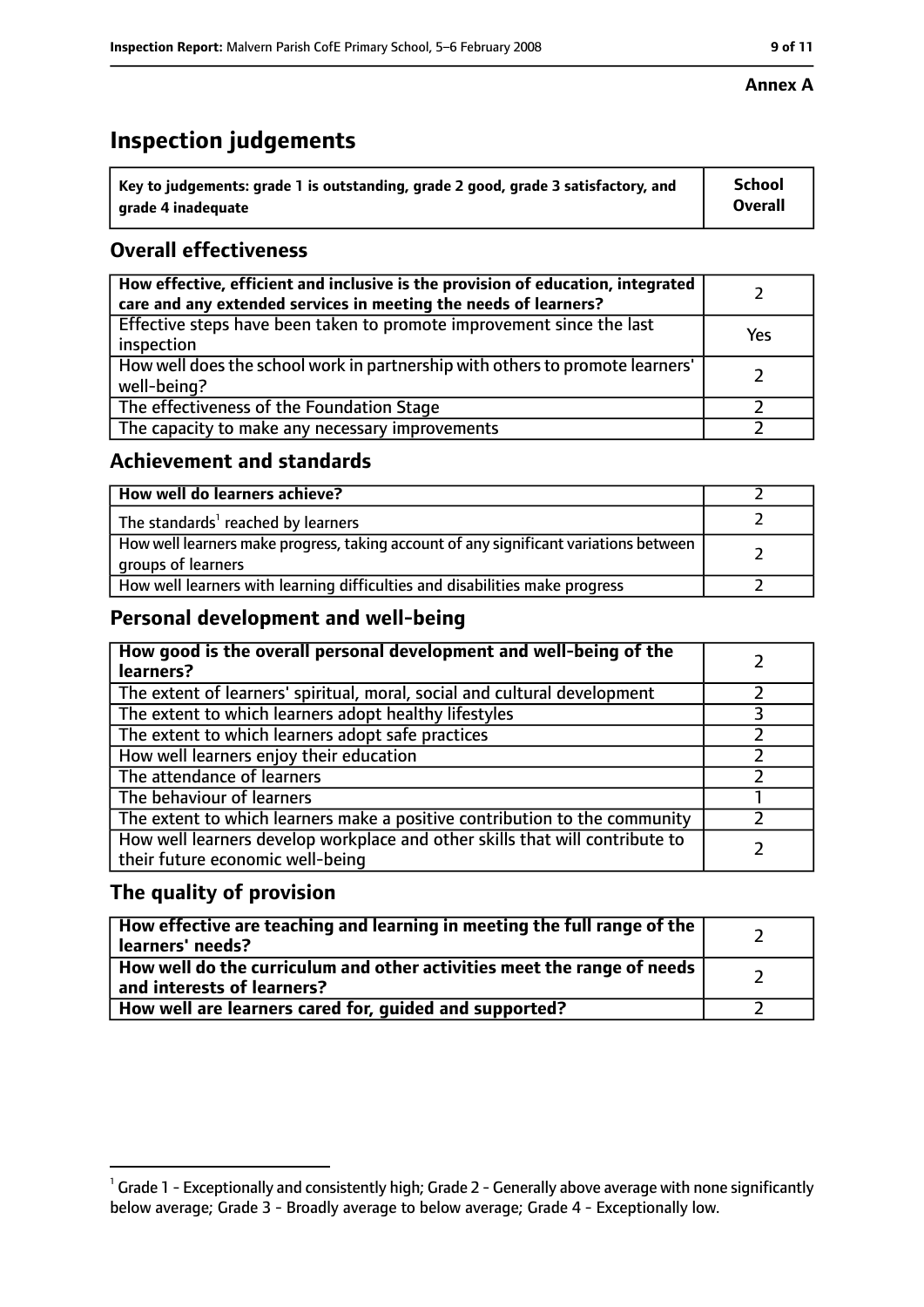#### **Annex A**

# **Leadership and management**

| How effective are leadership and management in raising achievement<br>and supporting all learners?                                              |     |
|-------------------------------------------------------------------------------------------------------------------------------------------------|-----|
| How effectively leaders and managers at all levels set clear direction leading<br>to improvement and promote high quality of care and education |     |
| How effectively leaders and managers use challenging targets to raise standards                                                                 |     |
| The effectiveness of the school's self-evaluation                                                                                               |     |
| How well equality of opportunity is promoted and discrimination tackled so<br>that all learners achieve as well as they can                     |     |
| How effectively and efficiently resources, including staff, are deployed to<br>achieve value for money                                          | 7   |
| The extent to which governors and other supervisory boards discharge their<br>responsibilities                                                  | 7   |
| Do procedures for safequarding learners meet current government<br>requirements?                                                                | Yes |
| Does this school require special measures?                                                                                                      | No  |
| Does this school require a notice to improve?                                                                                                   | No  |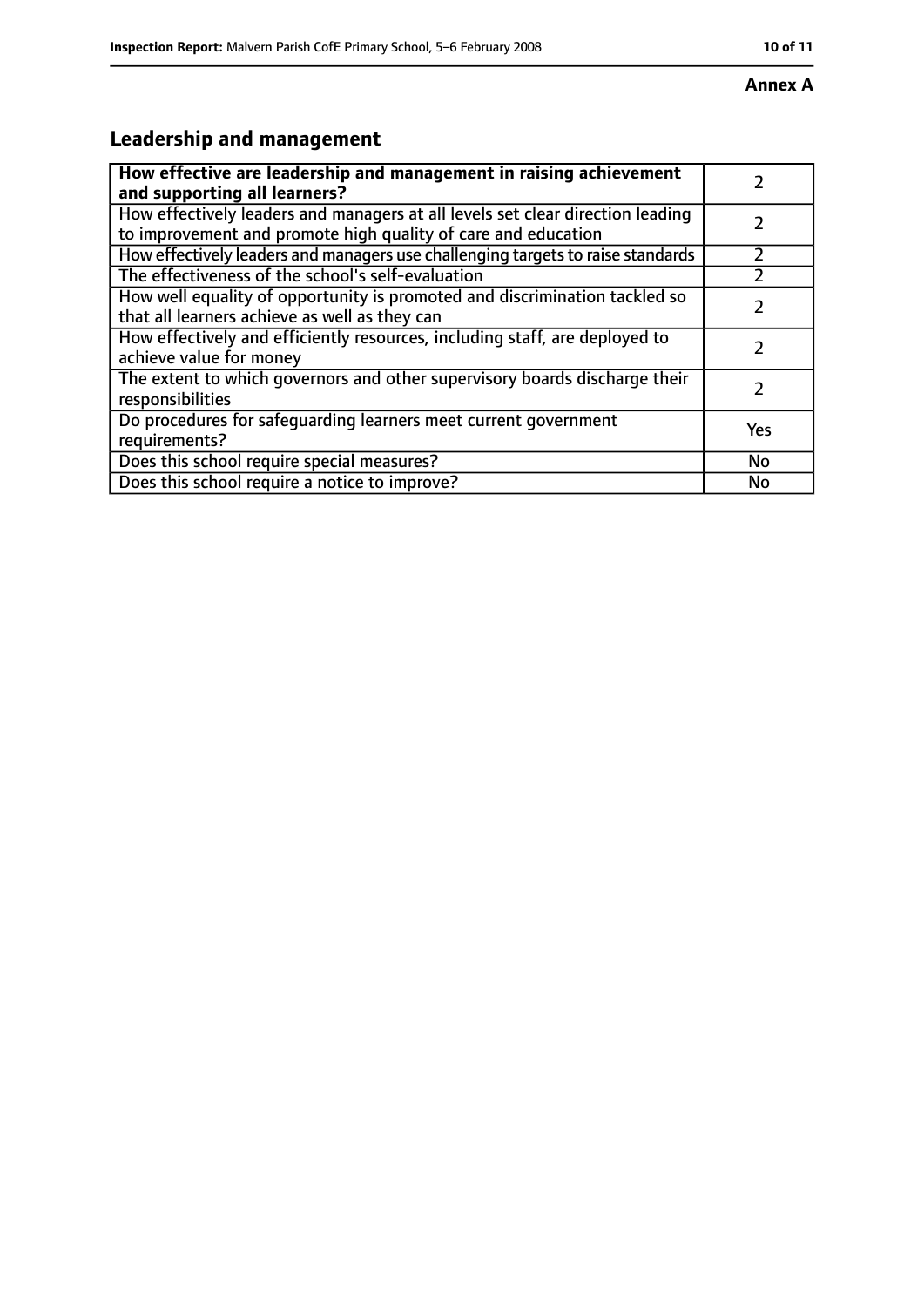#### **Annex B**

# **Text from letter to pupils explaining the findings of the inspection**

#### 6 February 2008

Malvern Church of England Primary School, Malvern WR14 3BB

Dear Pupils

- Thank you very much for welcoming us into your school. We enjoyed talking to you and your teachers. There was a real buzz of enthusiasm in the computer, chess and art clubs. We enjoyed joining you for assembly and will remember your beautiful singing. These are the things we liked most about your school.
- You make a good start to your education in the Reception class and you do well as you progress through the school.
- Many of you said that you think your school is good; we agree with you; your levels of attendance and enthusiasm reflect this.
- Your teachers work hard to make lessons interesting and fun.
- You are all extremely polite, well behaved and consider the needs of others and this contributes to the friendly atmosphere.
- You thoroughly enjoy school and all the activities, including those that take place outside the school day; these all help you learn to lead active, healthy lifestyles.
- Your school is well led and managed and this contributes to your enjoyment of school, and helps you feel safe and well cared for.
- There is good support for those who need extra help.
- To make things even better this is what we have asked the school to do.
- Help the older pupils to do better in their writing and give them every opportunity to practise writing in other subjects. You can help by working extremely hard with your handwriting and presentation.
- Help teachers to make better use of assessment information and make sure that when your work is marked, it tells you how to get better and is linked to your individual targets.
- . We wish you well for the future.

Yours sincerely

Mrs Marion Wallace Lead inspector